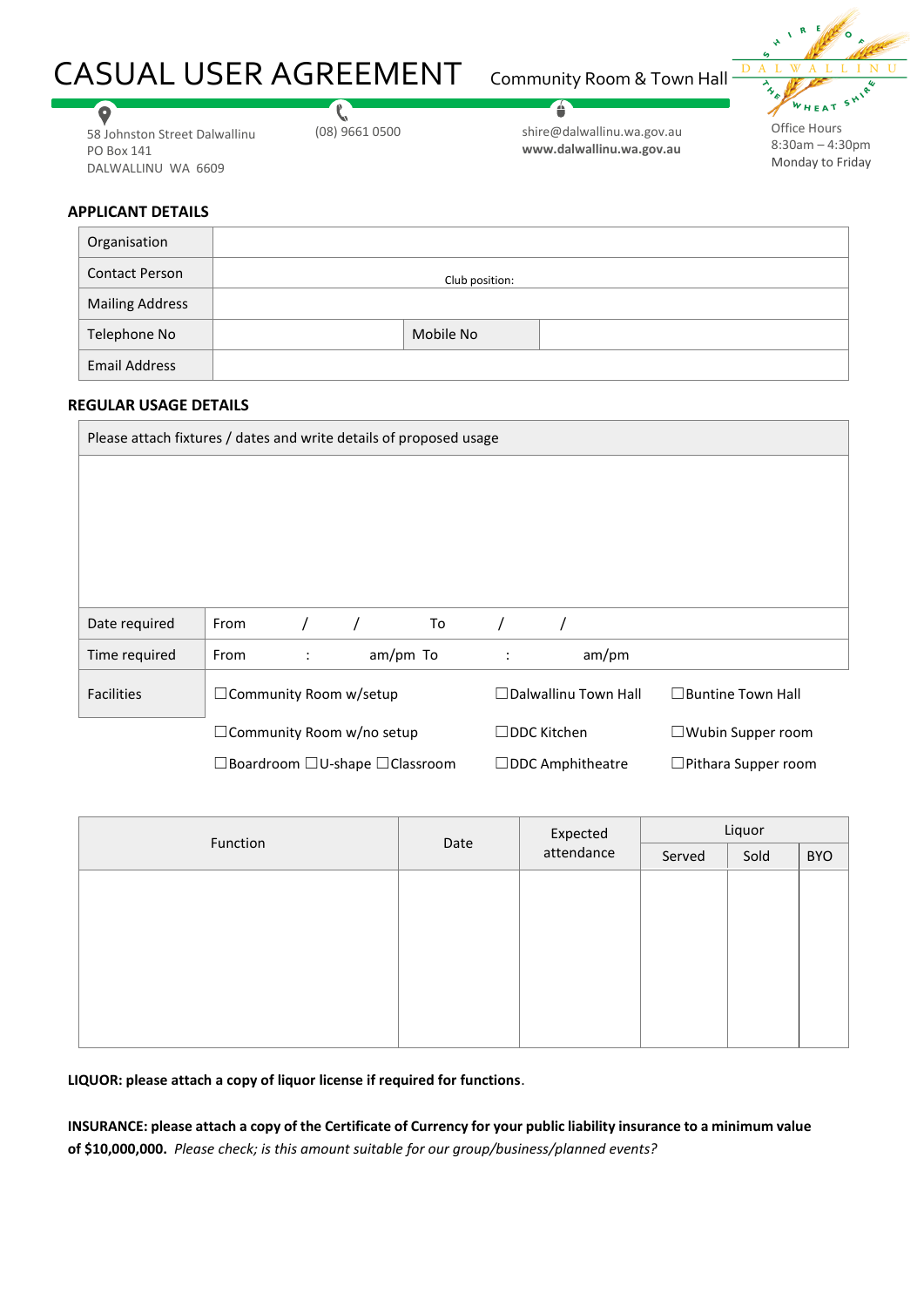# **CONDITIONS OF USE / HIRE OF COUNCIL FACILITIES**

| <b>HIRER</b>                  | The Hirer must be 18 years and over and remain on the premises for the duration of the event. The<br>Hirer is responsible for the condition of the hired venue.                                                                                                                                                                                                                                                                                                                                                                                                                                                                                                                                                                             |
|-------------------------------|---------------------------------------------------------------------------------------------------------------------------------------------------------------------------------------------------------------------------------------------------------------------------------------------------------------------------------------------------------------------------------------------------------------------------------------------------------------------------------------------------------------------------------------------------------------------------------------------------------------------------------------------------------------------------------------------------------------------------------------------|
| <b>ACCESS</b>                 | The Hirer and Public are restricted to the specific area of hire during designated times.<br>ALL BUILDINGS used are to be LOCKED on exit and key returned to the Shire Admin Office.                                                                                                                                                                                                                                                                                                                                                                                                                                                                                                                                                        |
| <b>HIRE CHARGE</b>            | Payment of the prescribed hire charge must be paid in full prior to the use of the facility. Keys will<br>not be released unless payment is made. The Hirer shall be responsible for the first \$1,000 damage<br>(insurance excess) and/or excessive cleaning. Facilities are to be left clean and tidy and all items<br>returned to their original place.                                                                                                                                                                                                                                                                                                                                                                                  |
| <b>KEYS</b>                   | Keys to be picked up / returned to the Shire Admin Office unless prior arrangements made with a<br>staff member. Failure to return keys will result in the forfeiture of all bonds.                                                                                                                                                                                                                                                                                                                                                                                                                                                                                                                                                         |
| <b>LIQUOR</b>                 | CONSUMPTION OR SALE OF LIQUOR REQUIRES PRIOR SHIRE PERMISSION.<br>Consumption of alcohol on Shire premises requires written permission.<br>Alcohol cannot be consumed after midnight.<br>Special Events: Where substantial quantities of liquor are expected to be consumed, the Hirer must<br>employ or otherwise have a person collect and remove all empty bottles, cans and refuse during the<br>course of the event and is expected to have considered a risk management plan and security<br>arrangements.                                                                                                                                                                                                                            |
| <b>SMOKING</b>                | <b>SMOKING IS NOT PERMITTED</b> within any Shire facilities. Failure to comply will result in the forfeiture<br>of any bond paid.                                                                                                                                                                                                                                                                                                                                                                                                                                                                                                                                                                                                           |
| CATERING                      | Hire of any portion of Shire facilities shall comply with the provisions of the Health Act and Food<br>Hygiene Regulations. No food is to be left in kitchen after the event.                                                                                                                                                                                                                                                                                                                                                                                                                                                                                                                                                               |
| <b>HEALTH ACT</b>             | The hirer should comply with the provisions of the Health Act (and any other Act or bylaw currently<br>in force at the time). The hirer accepts full responsibility in the event of any dispute arising in<br>connection with the provisions of necessities under relevant Acts and/or bylaws or the non-<br>compliance therewith.                                                                                                                                                                                                                                                                                                                                                                                                          |
| <b>FURNITURE/ EQUIPMENT</b>   | No plant, furniture, fittings or effects, crockery, cutlery, glassware or other utensils or materials shall<br>be removed from Shire facilities without prior permission from the Shire. Hirers are responsible for<br>their own setting up and down of tables, chairs and trestles. Please ensure that furniture is not<br>dragged across floors. Chairs and tables will be counted at the completion of the event. Any missing<br>items will be charged at replacement cost plus 20% Administration charges.<br>All equipment such as heaters, lighting, kitchen and bar equipment must be turned off when<br>departing the facility, please ensure that all doors and windows are locked. Fridges are to be turned<br>off and left OPEN. |
| <b>CROCKERY / CUTLERY</b>     | All crockery and cutlery used is to be washed and put away. Please report any breakages to the Shire<br>Admin Office. Breakages will be charged at replacement cost plus 20% administration charge.                                                                                                                                                                                                                                                                                                                                                                                                                                                                                                                                         |
| <b>DECORATIONS</b>            | No person shall erect any internal decorations, place nails or screws in woodwork or walls in any<br>facility. Internal decorations may be temporarily affixed using an 'approved' method but must be<br>completely removed following hiring. Please discuss this with the Shire representative prior to your<br>event.                                                                                                                                                                                                                                                                                                                                                                                                                     |
| <b>CLEANING</b>               | The Hirer is responsible for all cleaning of the facility immediately following the conclusion of the<br>hiring, all hired areas are to be thoroughly cleaned and all rubbish and kitchen waste is to be placed<br>in the external rubbish receptacle provided.<br>Floors must be swept and/or vacuumed. Kitchen floors must be mopped. Use only warm soapy water<br>for cleaning. Benches, tables and chairs are to be wiped down with warm soapy water.<br>The venue is to be returned to the Shire in the same condition as was received or extra fees will be<br>incurred.                                                                                                                                                              |
| <b>LIGHTS</b>                 | Ensure all internal lights are turned off on departure.                                                                                                                                                                                                                                                                                                                                                                                                                                                                                                                                                                                                                                                                                     |
| <b>CONCLUSION OF FUNCTION</b> | Facilities can only be hired until midnight. All music must cease by 11.45pm and guests must have<br>vacated the facilities and car parks by 01.00am.<br>SPECIAL EVENTS: Permission may be sought from the Shire to extend the closure time. This must be<br>applied for 30 (thirty) days prior to the event and the Shire will provide notification to the local police.<br>Approval will be at the discretion of the Shire.                                                                                                                                                                                                                                                                                                               |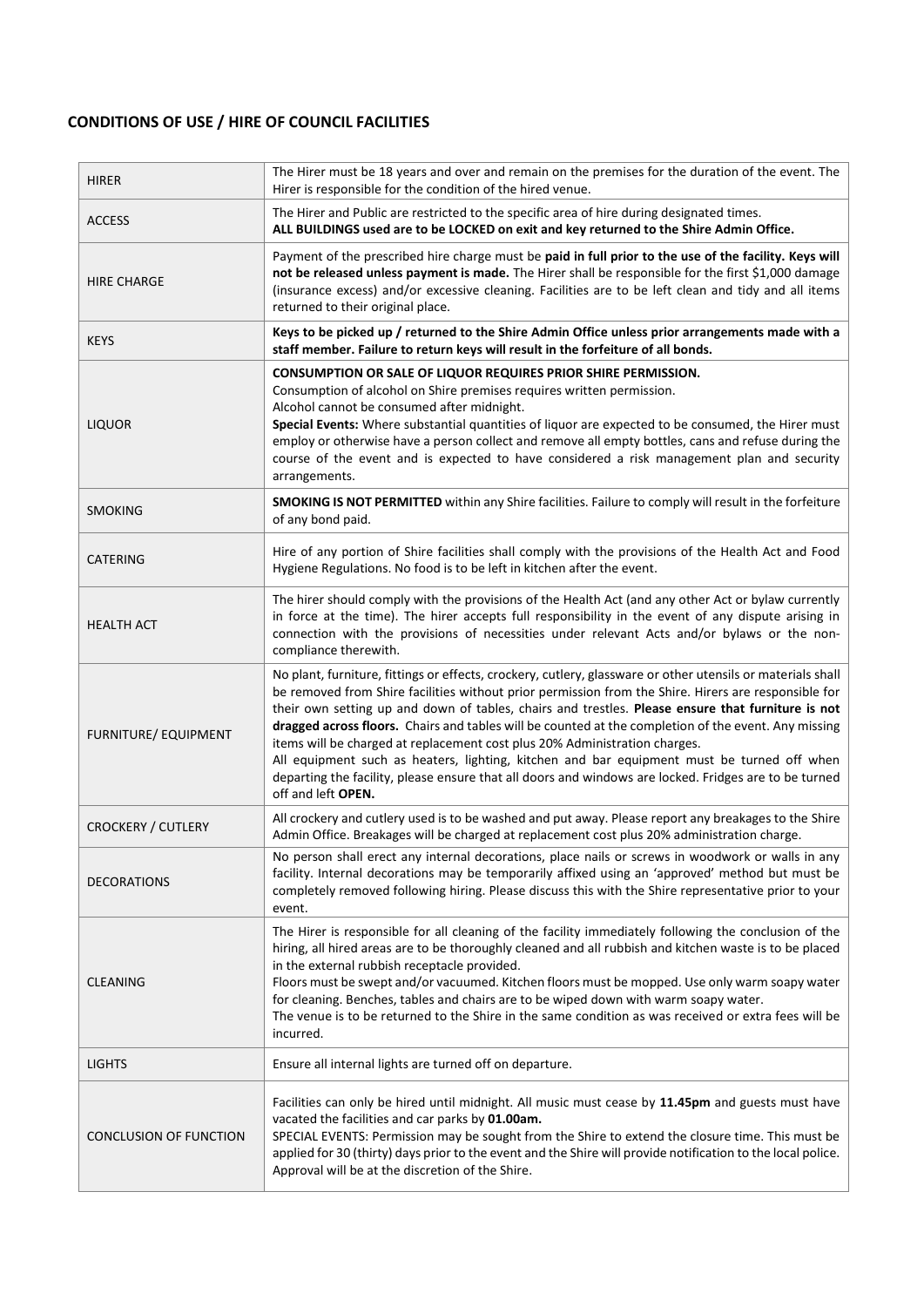#### **BOND RETURN FORM**

| Name of Account |                |  |
|-----------------|----------------|--|
|                 |                |  |
|                 |                |  |
|                 |                |  |
|                 |                |  |
|                 |                |  |
| Name of Bank    |                |  |
|                 |                |  |
|                 |                |  |
|                 |                |  |
|                 |                |  |
|                 |                |  |
| <b>BSB</b>      | Account Number |  |
|                 |                |  |
|                 |                |  |
|                 |                |  |
|                 |                |  |
|                 |                |  |

| Signature & print name | Date |  |
|------------------------|------|--|

| <b>BOND</b> | Refund of bond will only be made after satisfactory inspection and will be released by EFT. |
|-------------|---------------------------------------------------------------------------------------------|
|-------------|---------------------------------------------------------------------------------------------|

## **DECLARATION / ACCEPTANCE OF CONDITIONS OF USE**

I/We have read the schedule of fees and conditions of use and understand my responsibilities of the Hirer of Council Property.

I/We will ensure that appropriate liability and other insurances are in place for the activities to be conducted and indemnify the Shire of Dalwallinu against all actions, claims, demands and costs arising out of or in connection with the use / hire of this facility.

| <b>Applicant Name</b> |      |  |  |
|-----------------------|------|--|--|
| Signature             | Date |  |  |

| Registered Officer Name |      |  |
|-------------------------|------|--|
| Signature               | Date |  |